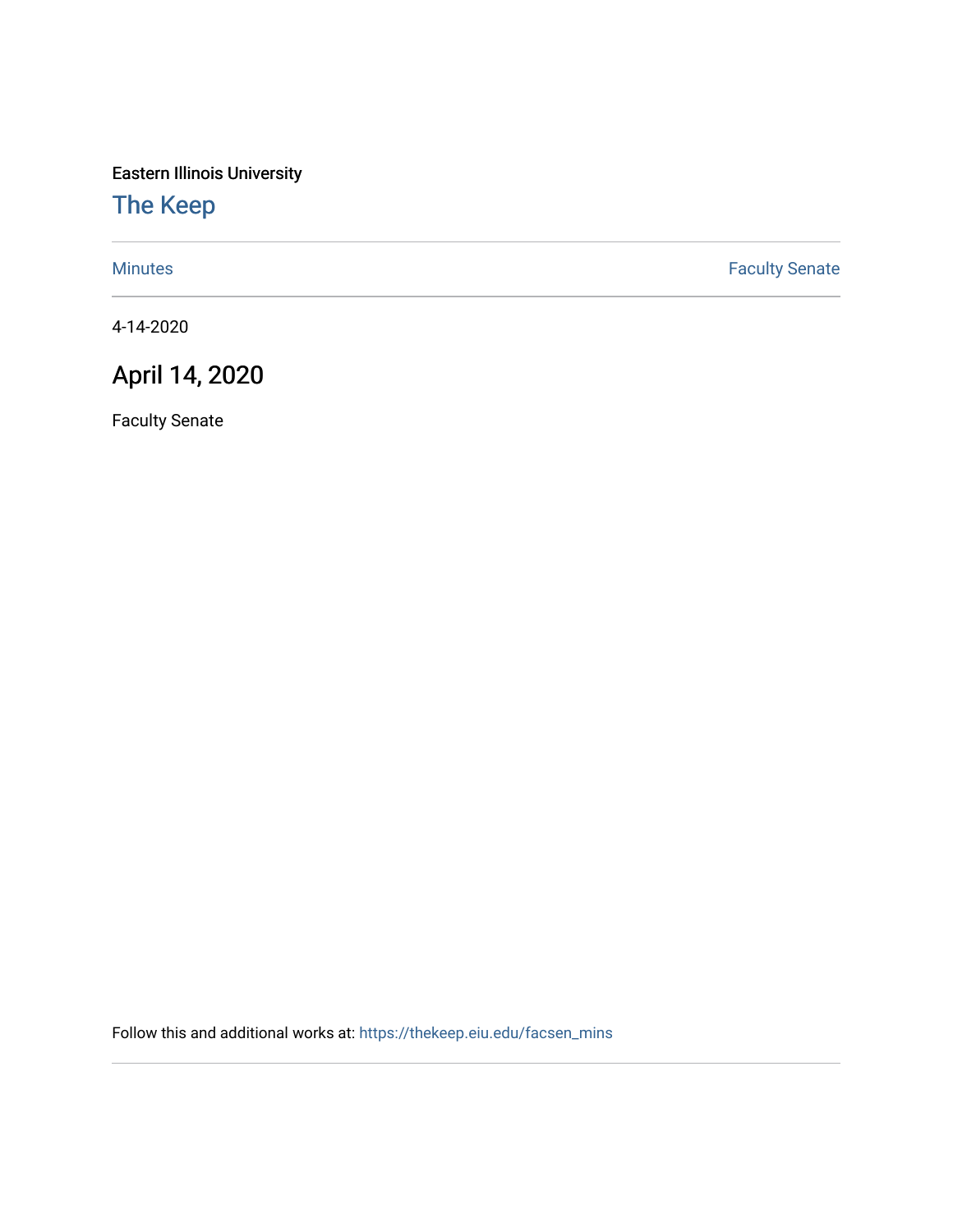

*the minutes summarize the proceeding, and do not constitute a verbatim transcript*

I. Call to Order

- Chair of Faculty Senate, C.C. Wharram, called the meeting to order at 2:00 pm
- Senators in attendance: Wharram, Holly, Barnard, Hugo, Stowell, Brantley, Gosse, White, Eckert, K. Shaw, VanGunten, Scher, Chahyadi, N. Shaw, Periyannan
- Guests: Jay Gatrell (Provost), JJ Bullock (DEN), M. Beck (faculty)

II. Approval of Minutes.

- Motion (Barnard/Brantley); unanimously approved.
	- o N. Shaw "enters" 2:03pm
- III. Committee Reports
	- Executive
		- o Holly: VPSA search underway, entirely remote. Good participation at open sessions: 75 at faculty/staff, 30 or so at SA staff meeting, and nearly 20 at student meeting.
		- o Holly: deposits slipping (we had started out ahead of last year).
		- o Scher: how are we doing compared to our other schools?
		- o Gatrell: uncertainty is framing the situation. This is a national trend.
		- o Wharram: looking into a new development with SURS; more next time
	- Elections and Nominations
		- o Stowell: it was brought to my attention that one candidate hadn't been employed for 4 semesters before running. I then found another. This requirement is in the constitution. Suggest we inform and encourage them to run again next year.
		- o Periyannan: can we change it?
		- o Wharram: would have to go to entire faculty. Majority to approve. But we could put it on the agenda for the next time changes are made to the constitution (every few years)
		- o Hugo: when I first ran, I didn't have 4 semesters. It was a great learning experience to be involved in my 2nd year
		- o Periyannan: this was a lost opportunity (to have the candidate serve). Recommend we reduce requirement to one year (2 semesters).
	- Student Senate
		- o (Khamisani not present)
	- Student and Staff Relations
		- o Brantley: no report
	- Awards Committee
		- o Hugo: no report
	- Faculty Forum
		- o White: no FF planned for remainder of semester.
	- Budget Transparency
		- o Barnard: I have consulted with Raju in Institutional Research regarding our request for data re: trends in online classes and programs. We have agreed on the parameters and he will be producing a report soon. It will be interesting to view the trends in the context of the current situation and consider how future demand for programs and classes may be affected.
	- IBHE